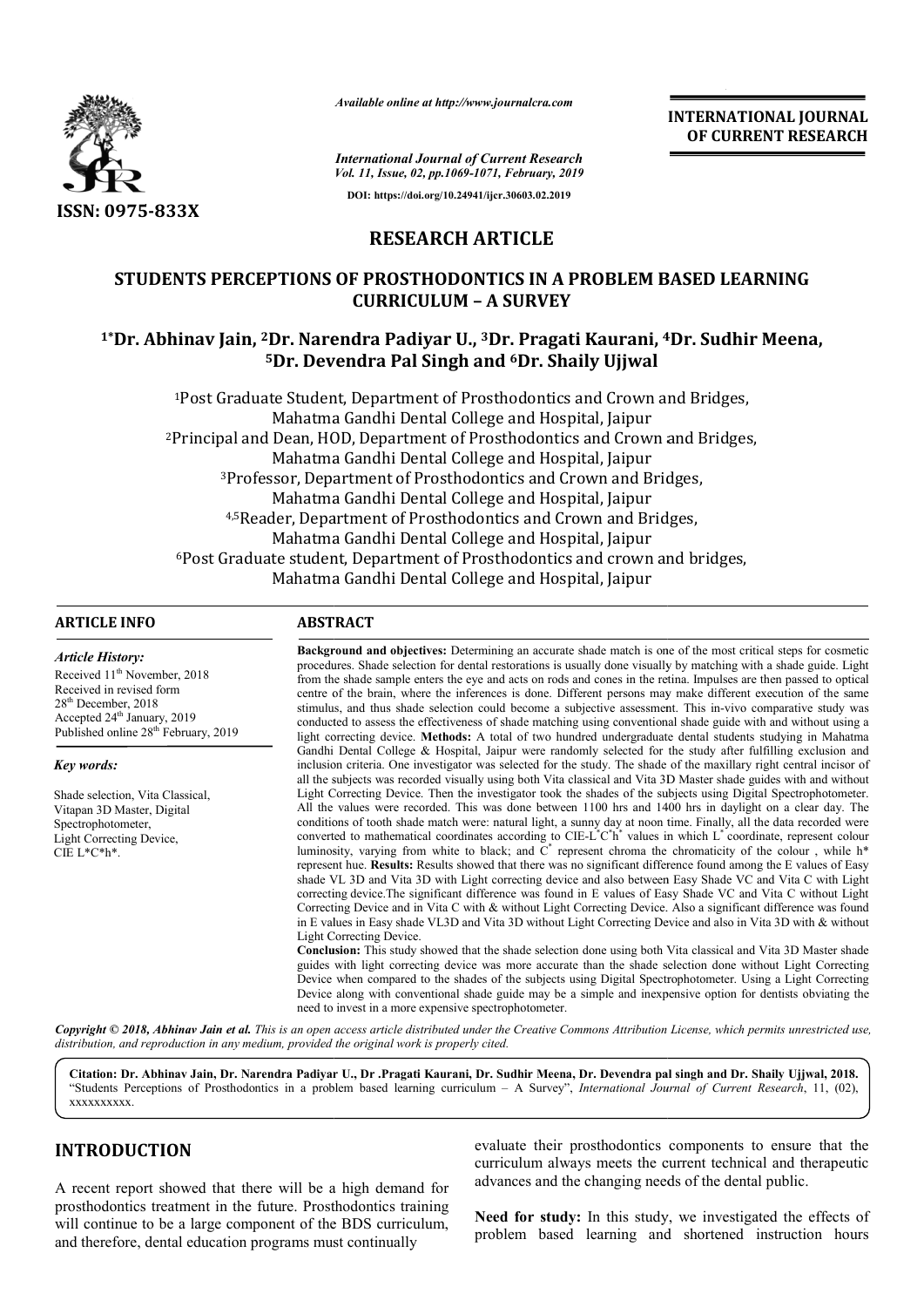onstudents' perceptions of the prosthodontics curriculum and their decision of choosing prosthodontics as their postgraduate specialty Most educational surveys of prosthodontics have been oriented toward clinical materials and techniques, clinical skills, and curriculum, but there has been no mention of students' perception of the prosthodontics curriculum.

### **Aims**

- To check 3 dental colleges preclinical clock hours in complete denture preclinical
- To assess student perceptions regarding complete denture and removable partial denture preclinical didactic and laboratory excercises in preparing them to enter the clinic and treat prosthodontics patients.
- To investigate the future plan of students for specialty
- To look at prosthodontics faculty coverage in laboratories and clinics
- To compare the external and internal outcome.

## **MATERIALS AND METHODS**

A survey containing 10 questions were distributed to the students of 2<sup>nd</sup>bds of 3 dental colleges in Jaipur at the end of their pre clinical prosthodontic laboratory excercises.

## **RESULTS AND DISCUSSION**

This study was conducted to see the prosthodontic perception of the student. The questionnaires were distributer to the 2<sup>nd</sup> B.D.S at the end of their preclinical curriculum. The result of the study says that. 88% student do not have stress during lab excercises. 92% of the students found the duration of lab excercise to be just fine. 83% students think they have just right input/feedback on their lab work for their instruction during lab exercise. 82% students feel the knowledge they have gained from the lectures is adequate for lab exercise.

82% students think knowledge they obtained from lecture is helpful inpreparing for clinical practice. 69% students feel they are prepared just right for treating patients in the clinic. 78% students think the duration for fabrication of 10 sets of dentures is just right. 56% students think the student faculty ratio is just right. 77% students feel just right in the level of satisfaction in prosthodontics. 75% student has just right likeness for prosthodontics.





**3 DO YOU THINK YOU HAVE ENOUGH INPUT/FEEDBACK ON YOUR LAB WORK FOR YOUR INSTRUCTION DURING LAB EXCERCISES**